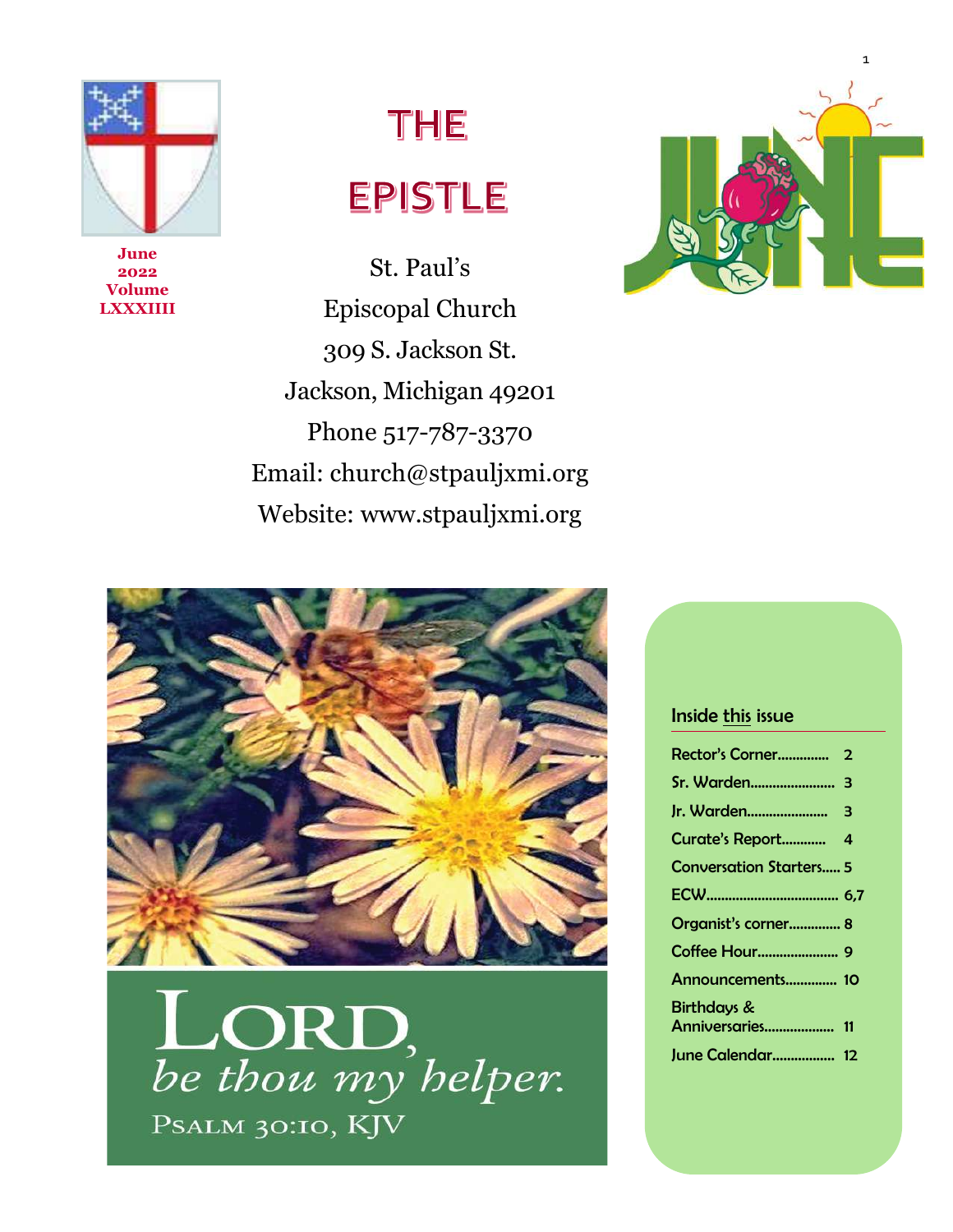

## Rector's Corner

*He said to them, "Come away to a deserted place all by yourselves and rest a while." For many were coming and going, and they had no leisure even to eat. – Mark 6:31*

#### Friends,

The spiritual, emotional and psychological burdens we bear right now are immense. Watching innocent people slaughtered in Ukraine is bad enough. Watching the old and the very young being slaughtered in our own country is truly horrific. We have so much to do to make our world safer for the innocent and vulnerable among us. I hope you'll seriously take up the task of learning about sensible gun legislation in our state and at the national level. We truly don't have to live with mass shootings like we do. We can legislate better and keep the second commandment as well as the second amendment. You can read more about what's happening legislatively through our diocesan website www.edomi.org. Pray, learn and act. It's what we're called to do as disciples of Jesus Christ.

Now, we love an infinite God, and we are finite creatures. All of us have our limits in emotional, physical and psychological energy. Once these are tapped, even our spiritual strength wanes and we become victims of what the church ancestors called "acedia" or spiritual dryness. Our hearts become overburdened, and we have no love left to give. You have likely felt this way before. Most of us who care about the world and especially the ones we love will experience it. Time after time we are told to do self-care, mani-pedis, boys' nights, girls' nights and a host of other things. Problem is, it's the doing of things that has us exhausted to our core. What researchers are finding out is what Jesus and the ancients knew all along. The only answer for burn out, acedia, overwork or whatever we call it is rest. True rest that separates us from the people and issues that wear us down is essential for our health and our sense of self. We lose ourselves in other people, other causes and forget to tend our own hearts.

Resting allows our bodies to heal, our minds to be freed and our hearts to open to God's direction. God is always ready to speak to us and when we rest, we give ourselves the chance to hear God's voice of love and be directed by the Holy Spirit. On Pentecost we celebrate the coming of the Holy Spirit in a new way for God's people. Too often we try to save the world ourselves and forget that God sent the Spirit into the world as our helper and guide. We don't take time enough to listen to the Spirit of God and so we go off on our own tangents and burn ourselves out.

Make time this summer to have alone time with God. Make time to have fun times with your family and friends. No stress gatherings where we can have playful, joyful time makes our hearts light and helps us drop our burdens. My prayer is that you find this rest soon. Your heart is too precious to be burned out. Your self, your healthy, whole self, is what God loves and what St. Paul's wants every member to have. Please reach out to me if you're having trouble finding ways to rest and take good care of your one, precious self this summer.

Faithfully, Sarah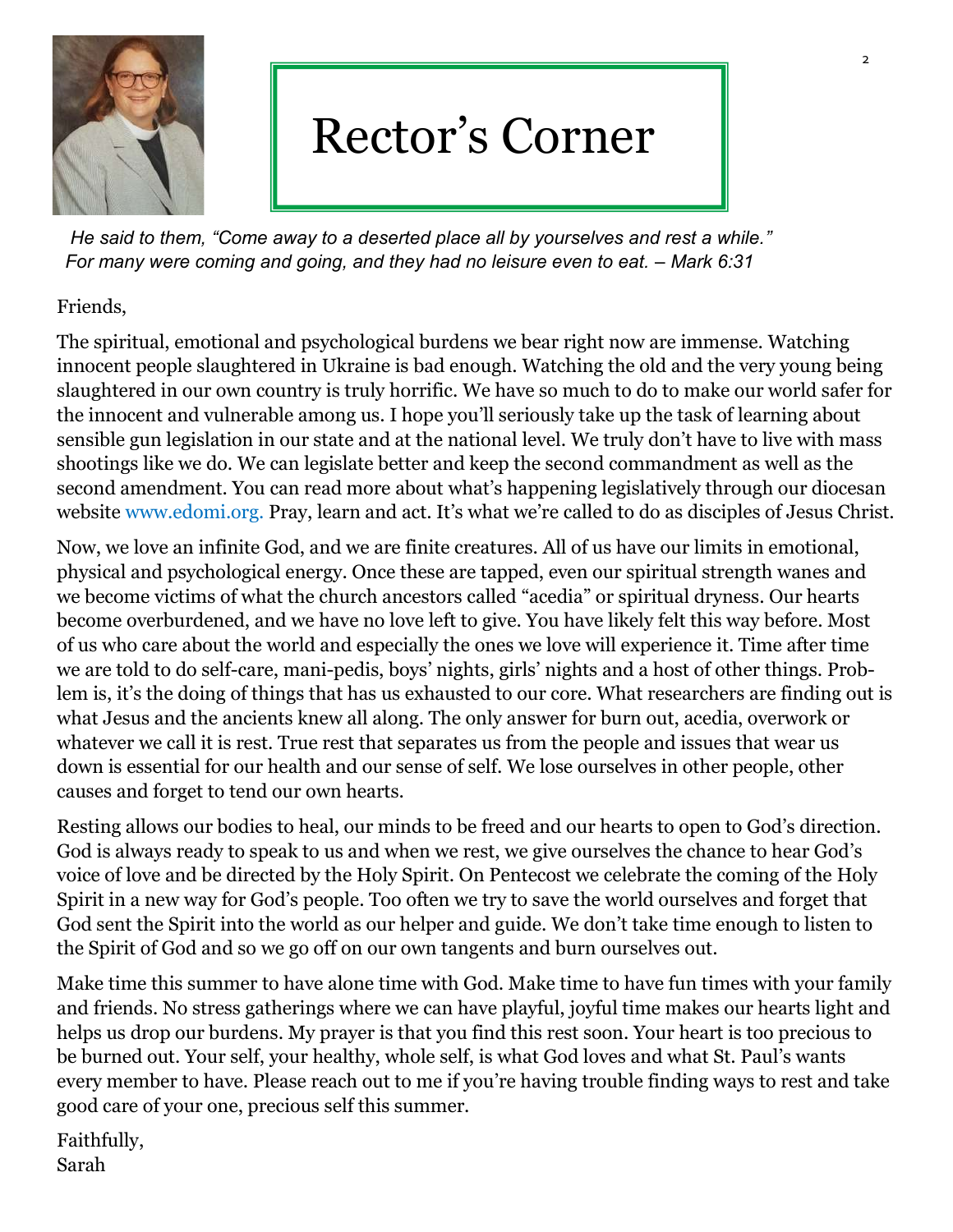## From our Sr. Warden...

The last few months have been a learning opportunity for me as both Senior Warden and current Buildings and Grounds Supervisor. I have learned who to call in most cases when something is not working. I have also learned that there is always something not working. I am waiting for a proposal to fix or replace the railings leading into the church. Small leaks in Holy Spirit Hall's roof have been chased down and repaired. We have replaced a pump in the heating system and most recently a motor in one of the air handlers for the air conditioning. Dennis Marsh, Joe Lathrop, Wayne Frey and I met to look at the third phase of remodeling that would include an elevator new restrooms and office space. The report on that meeting is forthcoming at this month's vestry meeting.

Last week, Bishop Perry laid out some concrete examples of ways to build our membership at St. Paul's. As a lifelong Episcopalian I have always gone with the theory, "if you build it, they will come." That however is not working as fast as we would like. We are getting new people in all the time, but we should be proactive in attracting new visitors. Younger families coming to this church should be impressed with the way our young people are part of the service and the church family. I am proud of the way our youth have joined our technology team, our acolyte core and doing the readings. They are notable examples of the opportunities young people have at St. Paul's. As someone who is technologically stunted, I hope we are showing these things off online.

I would like to see a fellowship chairperson, who would create opportunities for the whole church to join into. The ECW go to some interesting places and do things that create a strong group with common interests and experiences. These types of things should be available for the congregation as a whole. We have talked about a Tigers baseball game that would be combined with a tour of the Cathedral in Detroit. These are activities that will turn people into friends and possibly, friends into parishioners.

Submitted by, Barney Rudolph, Sr. Warden

## From our Jr. Warden...

Summer has begun! We have had a busy and wonderful month at St. Paul's.

We started the month with a visit from Bishop Perry. The Vestry had the opportunity to sit down and visit with her between services. It was a great chat and we were filled with some good ideas to move forward. That was also Mother's Day. The kids were so excited to give each mom a flower. I know my son's heart was filled with joy to share with all the moms at church.

May ended with saying good bye to Reverend Melissa. She had added so much to our parish and given so much to our kids. She will be sorely missed. There was a large celebration to send her off filled with so much love for her.

I also want to add that as the month ends, we have seen a few new faces in the pews at St. Paul's. We all know what a wonderful place St. Paul's is but I'm also glad to see others are choosing to worship with us too.



Elaine Them, Jr. Warden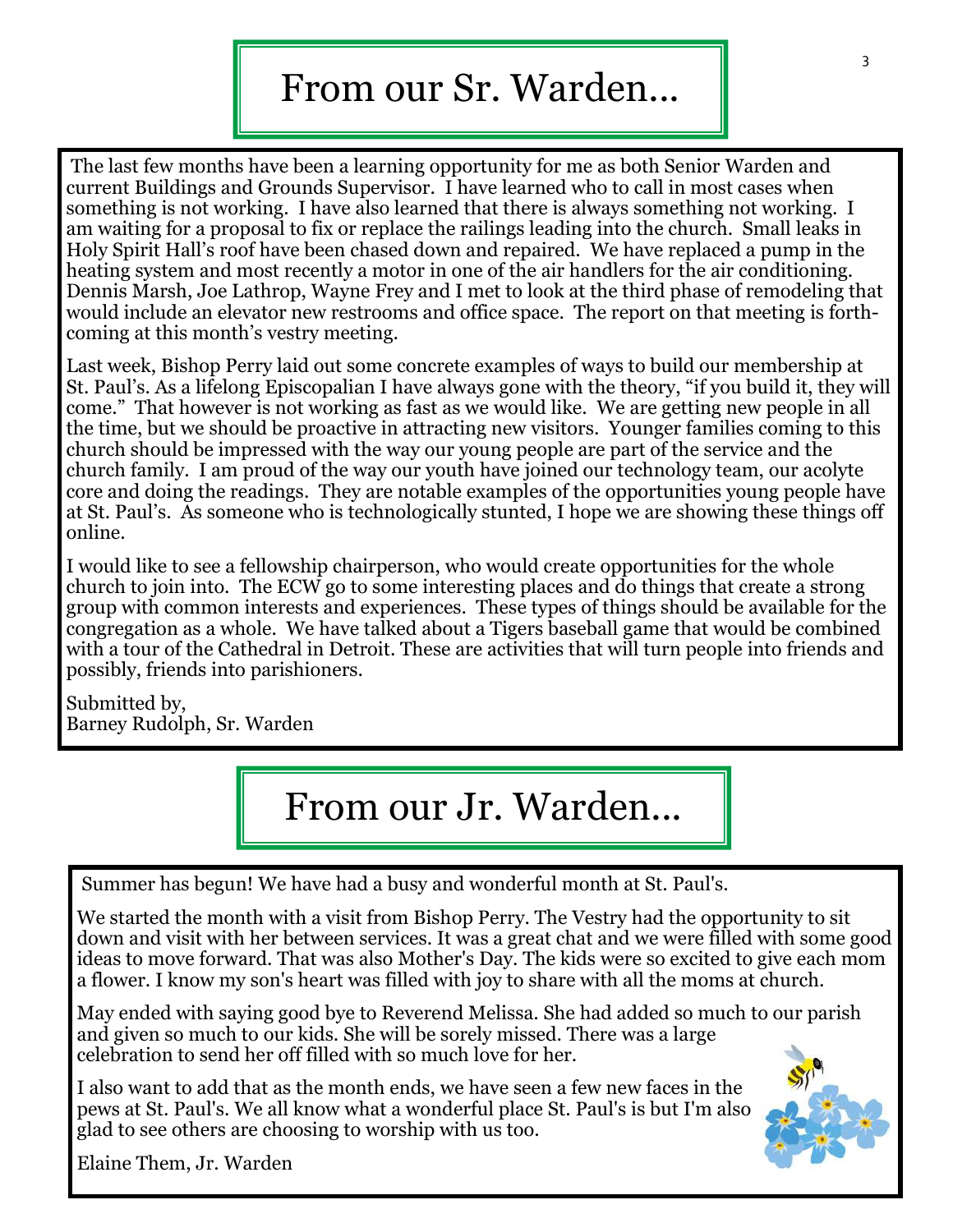

## (One last) Curate's Report...

St. Paul's friends in Christ,

Thank you so much for the wonderful sendoff. Your thoughtfulness is very appreciated. So many people gave me wonderful thoughts and memories and hopes to send me on my way and I couldn't have asked for anything more. I am so thankful for the unsung heroes that have been faithfully putting on coffee hour each week and those helping them out. The four-tier chocolate fondue was the best fellowship time ever! And lastly, thank you so much for the extremely thoughtful gift of money to send me on my way. I will keep this congregation in my heart and prayers always.

In Christ,

Melissa

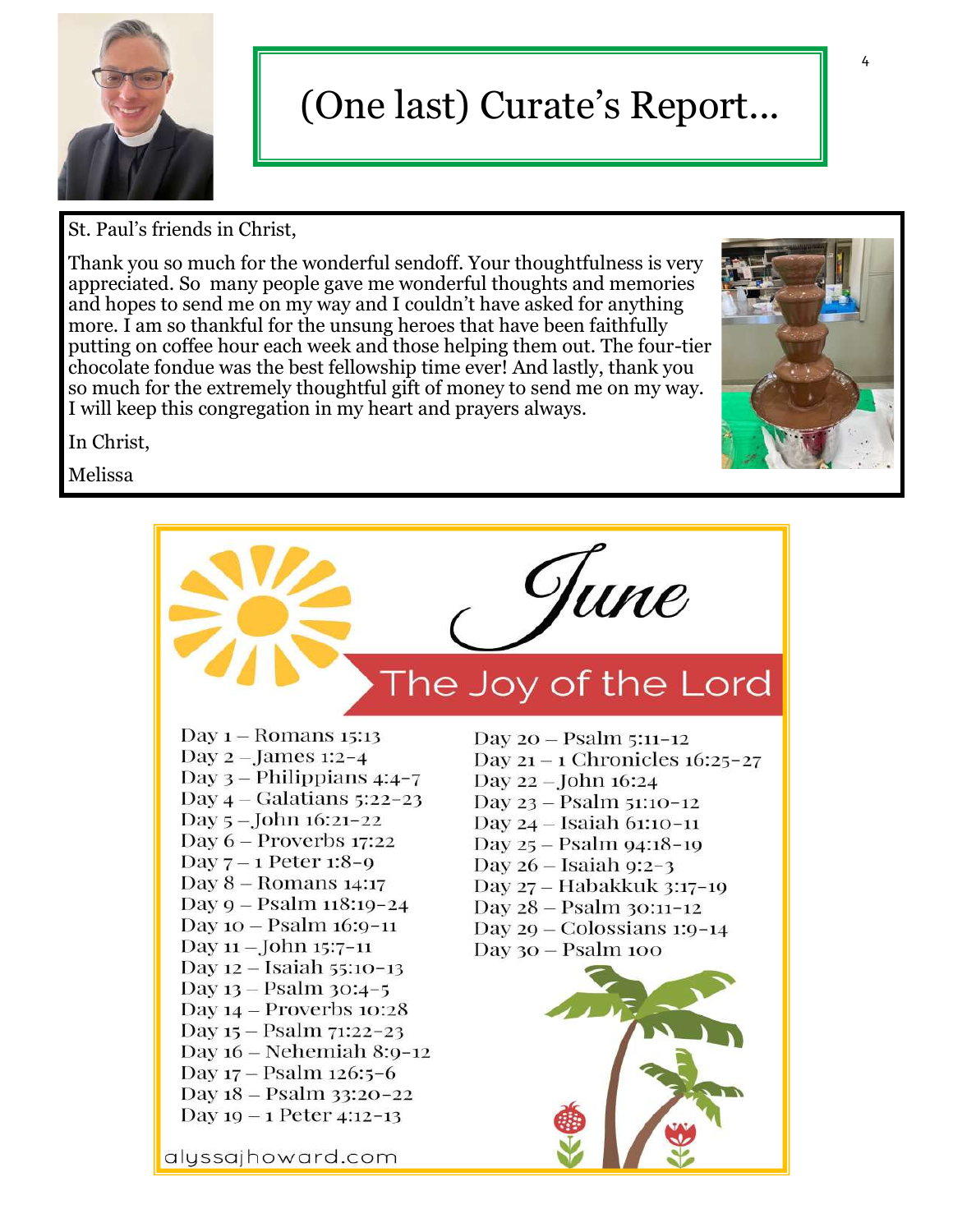

#### **Dwelling in the Word:**

Each Sunday between June 26 and August 7 during the church class hour, Natalie Magnusson will be hosting a special class called Dwelling in the Word. This is part of her research project for her doctoral work, and the class is open to anyone. Each week we will read all or a portion of Luke 14 and spend time listening to one another share what stood out to us from the text that day. The practice is simple and requires no preparation before or in-between classes. To have enough space, we will meet in the library during these Sundays.

#### **Listening Opportunities:**

This summer, we will have the gift of three different listening opportunities and conversations with some Black leaders from our area. Kesha Hamilton is the owner of "Diverse Minds Consulting" and a Trustee on the Jackson Public School Board. Kesha will be with us on June 26. Tony Gant is a Policy Analyst and regional coordinator for "Nation Outside," which seeks to create better support for formerly incarcerated persons. For those who read the book *Just Mercy* just before the pandemic began, Tony joined us on zoom for conversation and is thrilled to be able to have that in-person conversation we hoped for two years ago. Tony will be with us on July 10. And the Reverend Sister Veronica Dunbar, known as Sister Vee, serves as the Missioner for Spirituality and Race in the Diocese of Michigan. Sr. Vee will be with us on July 24. All three of these conversations will happen in Holy Spirit Hall following the 10:30 worship service. Light refreshments will be served during coffee hour, and then we will get started.

Natalie Magnusson has coordinated all three of these listening opportunities as a portion of her research project, and there will be an anonymous survey offered at the end of each one. The purpose of Natalie's project is to offer opportunities that help us to discern how God might be calling St. Paul's to partner in the work of racial justice here in Jackson, MI. Please make plans to attend, as the more participation we have, the more it will deepen the findings of her research as well as our church and the flourishing of our local community.

Dear Parishioners & Friends of St. Paul's,

In an effort to save money on postage, we are going to be emailing contribution statements. If you would like a paper copy mailed to you, please contact Marco at 517-937-4912, or the church office at 517-787-3370. If you have not given us your email address, we would appreciate it if you could email it to us at church@stpauljxmi.org so that we can update our files. (For folks who do not have email, your statement will continue to be mailed to you.) Thank you for your faithful stewardship!

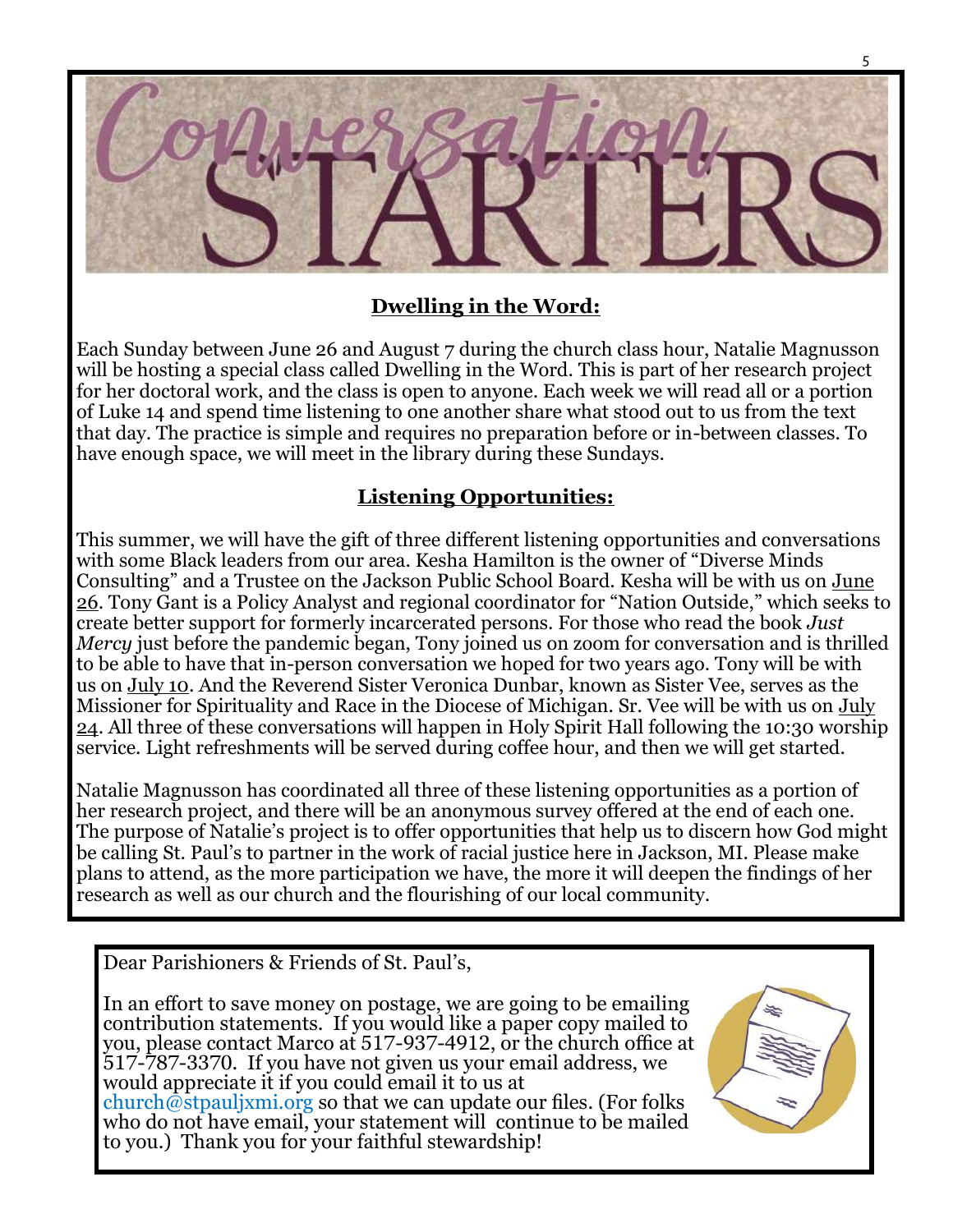# The Women of St. Paul's Episcopal Church ECW<sup></sup>

Hello friends. It's June already and in our yard, it is like the plants just took off overnight. One day we were watching them emerge from their winter slumber and the next they are as big as houses! June is a busy month. We celebrate Father's Day on June 19 so remember to wish the men and dads in your life a happy Father's Day. It is co-incidentally Men's Health Month so get your men to make their yearly appointments that keep them healthy and catch things before they become a problem. If Aesop were still here, he would celebrate his birthday on June 4, and would be approximately 2,586 years old! Oh my! Paul Bunyan day is June 28 when he and Babe the blue ox are remembered.

We can't let June go without the mention of the federal holiday, Juneteenth. It is when the ratification of the 13th amendment in December 1865, is remembered and celebrated. Abraham Lincoln who got the ball rolling on January 1, 1863, with his Emancipation Proclamation unfortunately did not live to see the abolition of slavery made law. Juneteenth was officially recognized when President Joe Biden signed the Juneteenth National Independence Day Act on June 17, 2021which made it a federal holiday.

May's painting activity was a huge success!! Many thanks to all who participated. Unfortunately, your fearless leaders were laid low with illness and surgery and were unable to attend. The feedback I have received has been outstanding. Everyone enjoyed the activity and the instruction provided by Elizabeth Wray of Creative Juices and her daughter, Alyssa – or as her mom calls her, Vanna. The feedback has been so positive, and the activity enjoyed so much that it looks like it could be repeated in our next season of ECW. Please let us know if you feel that would be a good idea. Another fun ECW activity in the books!

Thank you all for your donations to the Baby Pantry, part of our support for Together We Can Make a Difference. We have received many items and the pantry will surely be grateful to distribute these to needy moms and babies.

Our next Meeting will be held on June 11. We will be voting on the new board members at this meeting. Please see Sandra Kilian's email for the slate of candidates which hasn't changed from the current board. We are still looking for a brave soul to step up for the position of secretary. As stated in previous articles we are in desperate need of someone to take on this position. It is not as daunting as you might think, and the current board would be more than willing to assist as needed. Sandra Kilian will be presenting an Overview of the Old Testament which promises to be interesting.

July will be our annual picnic which will be held at my home on July 9. Further details will be in the July article. Stay tuned.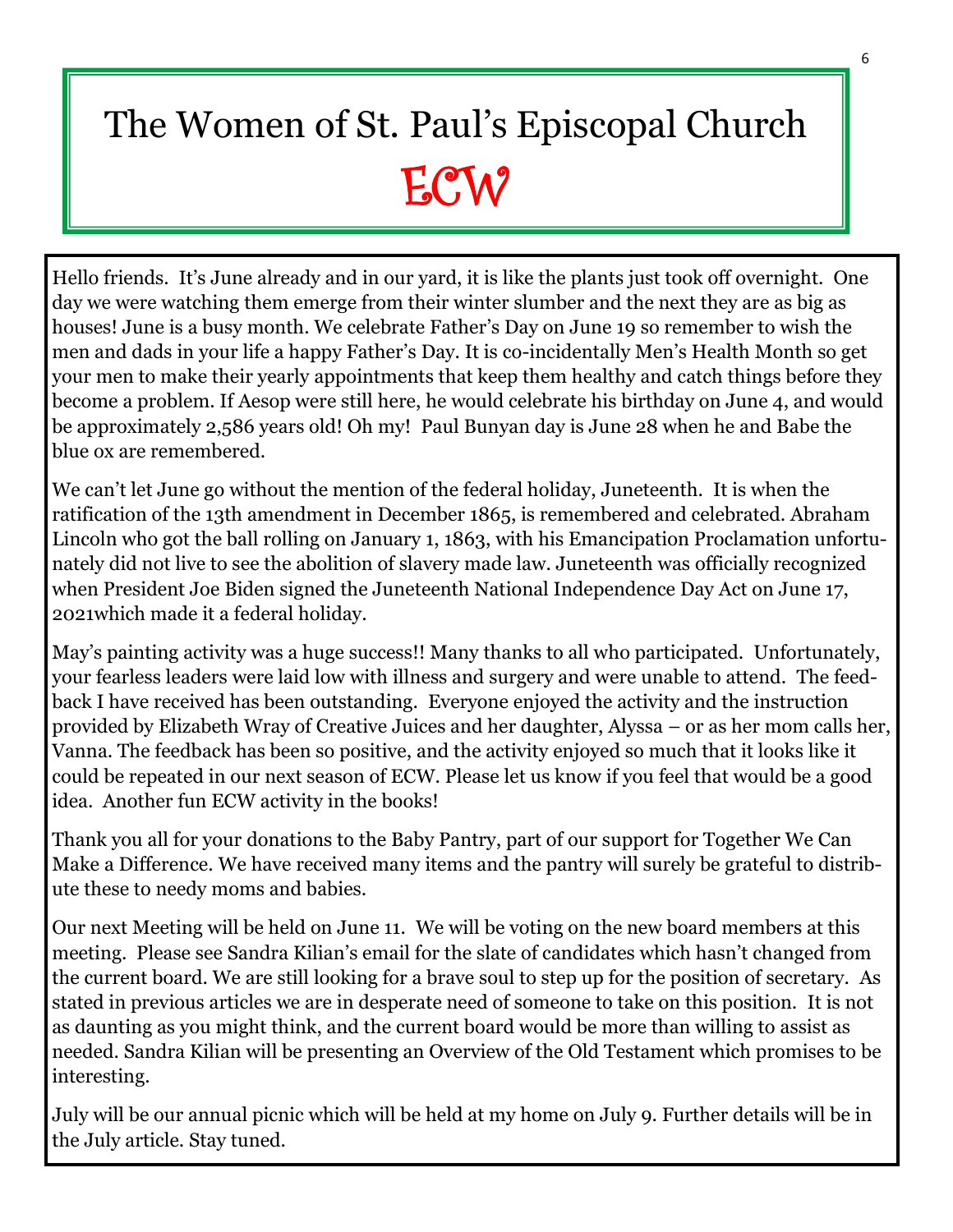# ECW continued...

And lest we forget the saints celebrated in June – St. Columba is remembered on June 9. He was an Irish missionary who helped to re-introduce Christianity to Scotland and northern England. He is a patron saint of Ireland along with Patrick and Bridgit. Also remembered in June are St. Thomas More and the apostle St. Peter. Such rich Christian history is celebrated in the month of June.

Again, happy Father's Day to all the men who might read this. Enjoy your day. We will see you all at our next meeting. Always remember that all women are welcome to attend a meeting and we look forward to seeing you all on June 11.

Respectfully submitted, Valerie Rowley, Vice-President, ECW





St. Paul's is ready to hire a new choir director!

 The job description is on our St. Paul's website www.stpauljxmi.org. Please share to anyone you think may be interested and keep our search in your prayers. *- Rev. Sarah*



**The Scheele family would like to invite St. Paul's parishioners to a "Celebration of Life" for Herman & Betty Scheele to be held at the Cascades Manor House on Sunday June 26th from 1- 4 pm.**

*Herman and Betty Scheele are the parents of Christian Scheele and were long-time St. Paul's parishioners. Betty passed on Sept 11, 2020, and Herman on October 29, 2021. A private graveside service presided by Rev. Sarah Hurlbert will be on Saturday, June 25th.*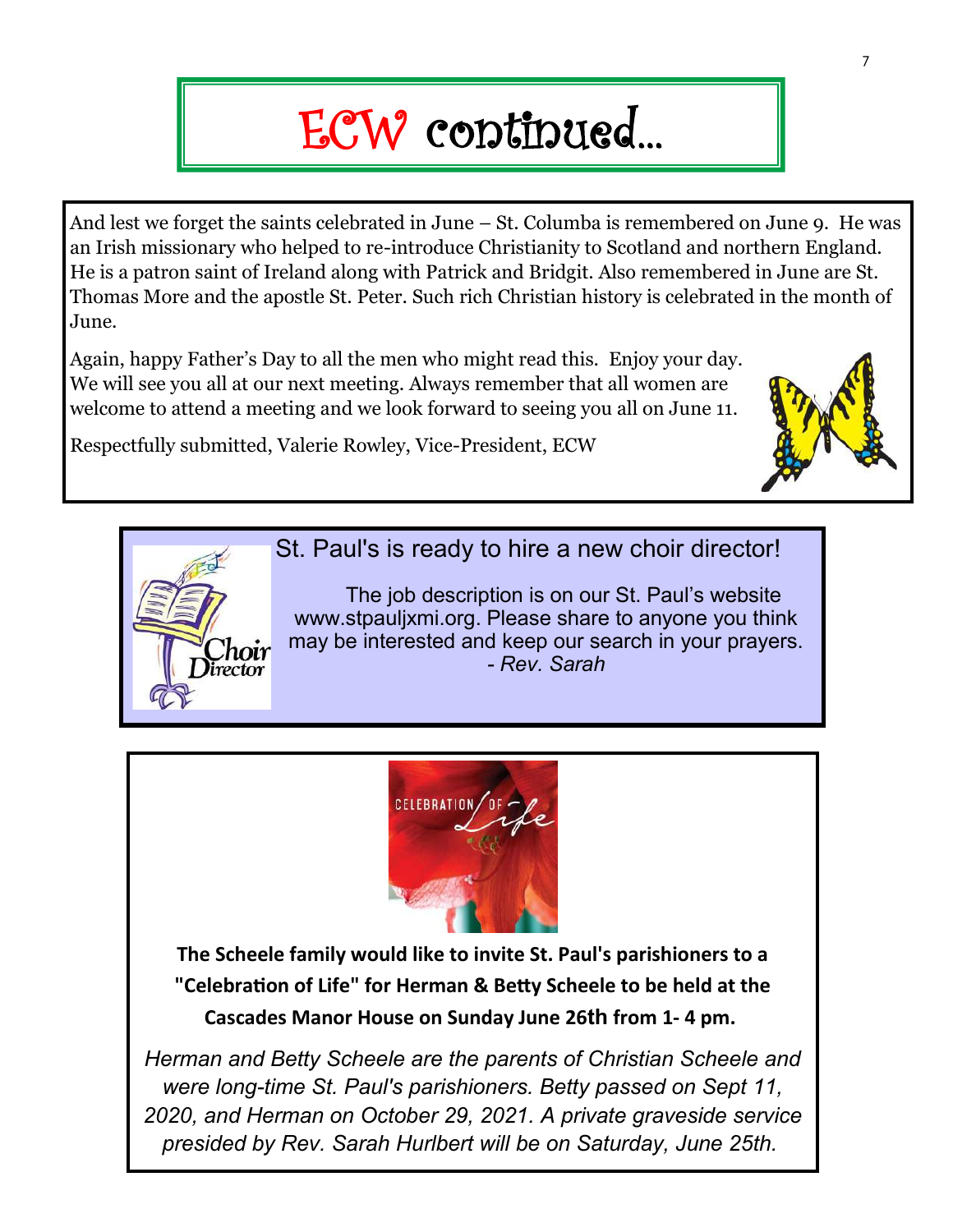



### "Go, My Children" Jaroslav J. Vajda, Pastor and Poet

This coming Sunday, June 5, Pastor Sarah has chosen hymn #719, "Go, My Children, with My Blessing" from Worship and Rejoice as our closing hymn. The text of this hymn was written by Lutheran Pastor Jaroslav Vajda, who lived from 1919 – 2008. I was privileged to know him as a neighbor of the pastor who confirmed me, when both pastors and their wives lived in the same retirement community in Missouri.

Jaroslav Vajda was born to a Lutheran pastor of Slovak descent. He received training both in music and languages from childhood. He began translating classical Slovak poetry at age 18 and has translated numerous hymns. His careful study of languages developed skills crucial for hymn writing and translation – a clarity of imagery and the ability to convey imagery with an economy of powerful words. His studies in seminary added the third important ingredient: theological integrity. Pr. Vajda wrote his first hymn at age 49 and has since written over 200 hymns, most during the first ten years after he retired in 1967. His original hymns are characterized by the following traits:



1) the strong theology of his texts which is always biblically grounded

2) his ability to fashion new and striking imagery or to reshape an old image with fresh insight and understanding, thereby delivering a sermon in 3 or 4 or 5 stanzas

3) some very unusual textual forms and meter that are often a challenge to set musically, but still become successful hymns

I dearly love the text (and melody) of "Go, My Children, with My Blessing." There is the gentle, reassurance of God's presence in our lives in verse one as well as the beautiful imagery of "love's baptismal river." The third verse has some of my favorite text:

Go, my children, fed and nourished, closer to me.

Grow in love and love by serving, joyful and free.

Here my Spirit's power filled you, here his tender comfort stilled you.

Go, my children, fed and nourished, joyful and free.

I hope that you can take advantage of time before the service to read this hymn to appreciate the poetry and theology of Pr. Vajda's text.

There are two other original hymn texts by Pr. Vajda in Worship and Rejoice. #29, "God of the Sparrow," is designed to provoke answers from the users of the hymn as to why and how God's creatures (and children) are to serve Him. #700, "Now the Silence," is a review of the features of a liturgical service with no punctuation or rhyme and with no finite verbs. Both are beautiful lyrically and musically.

*Julie J. Baglien, Organist*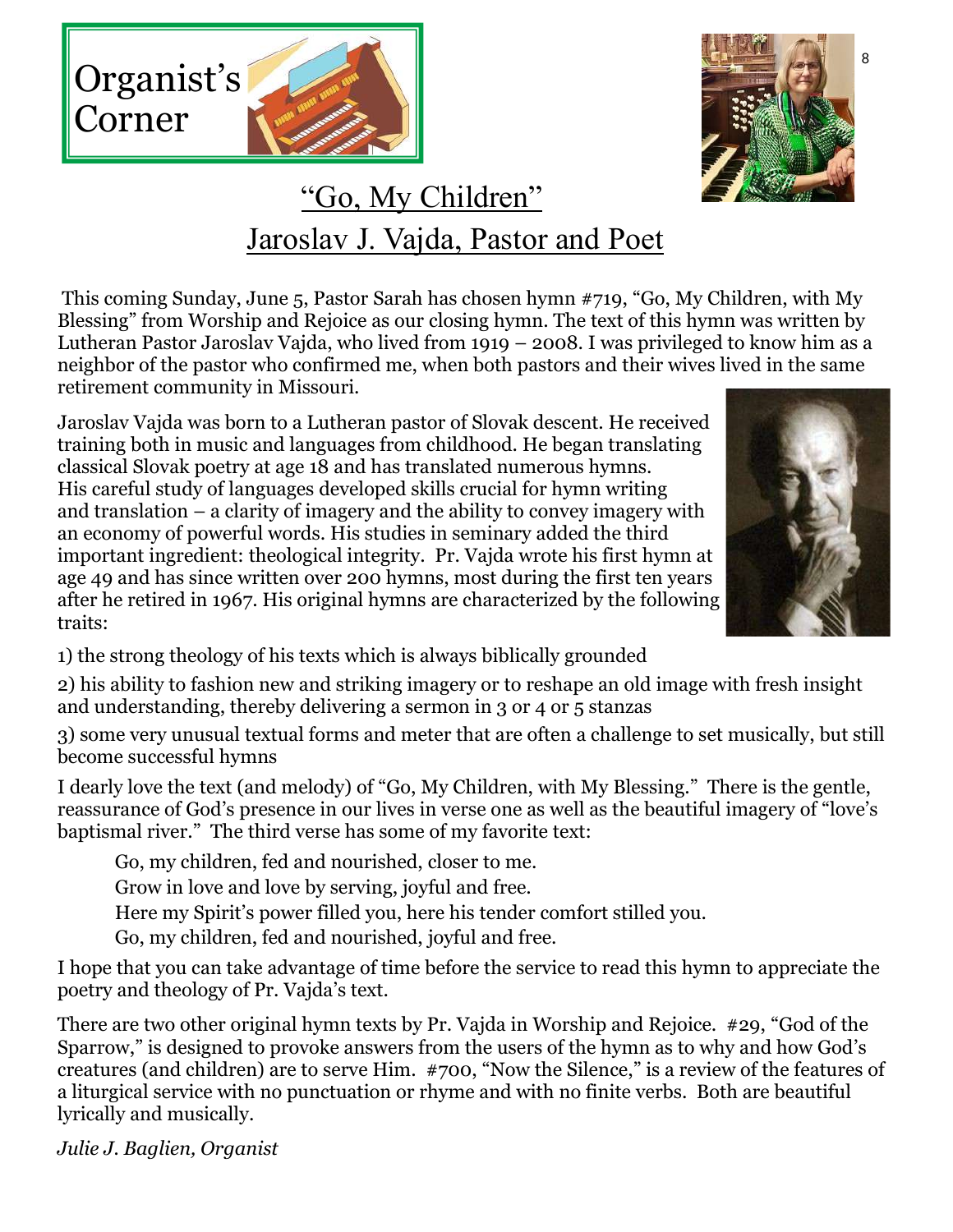## Coffee Hour / Hospitality Host

A very important ministry in Parish Life is Coffee Hour Fellowship as it allows St. Paul members an opportunity to meet and greet any guests who come to our church as well as a time to welcome back friends who may have been away. Hosts and Hostesses are



needed to make this ministry a success. The sign up book is usually located on the snack table in the Holy Spirit Hall. Please consider hosting. A huge and very sincere thank you is extended to hosts/hostesses who have served in the past. Your time, talent and treasures are truly appreciated.

The Coffee Fellowship Host is expected to bring a sweet item and a savory or salty item. In addition, you are expected to make the coffee, prepare the goodies for serving and refill the coffee as needed during fellowship. In recognizing our parishioners who have dietary constraints, it has become a custom to also provide a gluten free and or a dairy free item also. There are several women who work to keep the hospitality flowing in our halls. They are Jo Alipit, Debbie Batchelder, Romelle Frey, and Rhonda Rudolph. These women would be happy to assist you, coach you or work with you in any way to make your coffee hour hosting a true success.

Thank you in advance for considering this ministry.

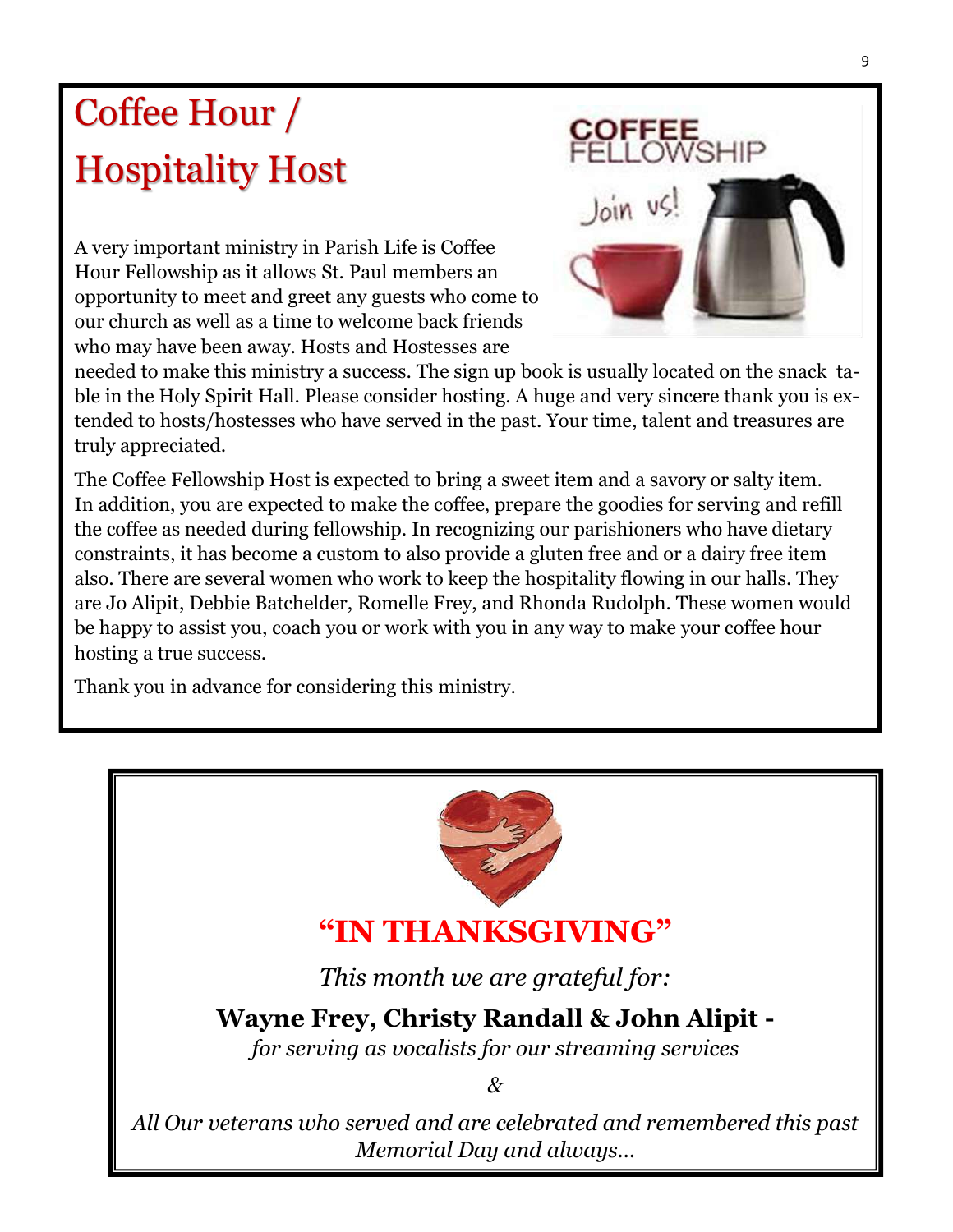

Join us for in-person services at 8 am or 10:30 am. Masks are recommended, but not required.

**Or Join us online Sundays at 10:30 am:** For the Facebook Livestream of our service follow the link: <https://www.facebook.com/stpauljxmi>

Sunday Worship Bulletins are on our website at **<https://stpauljxmi.org/>**

You can also view our services later on Facebook. (You do NOT have to have a Facebook account to view our videos.)



Join Pastor Sarah each **Wednesday at 8pm** on our St. Paul's

Facebook page for the service of Compline from the Book of Common Prayer with the commemoration of saints that day.

All are welcome to join us for a 'pub theology' evening. We meet at Ironbark Brewery **every other Wednesday at 6pm.** Questions? Email Tom at holsingerfriesen@gmail.com.



Bible Study is in person on Wednesdays at **10:30 am** in the Small Dining Room**.** 

(It will continue to be on Zoom also for those who would like to still attend online.)

Follow this link to Zoom in: https:// us02web.zoom.us/j/83005898502 No Password required



**Wednesday @ 12:15 pm - Holy Eucharist in the chapel** 



**9:15 am-10:15 am** on Sundays in the small dining room. Email Eric Magnusson (emagnusson75@gmail.com) for more info or questions.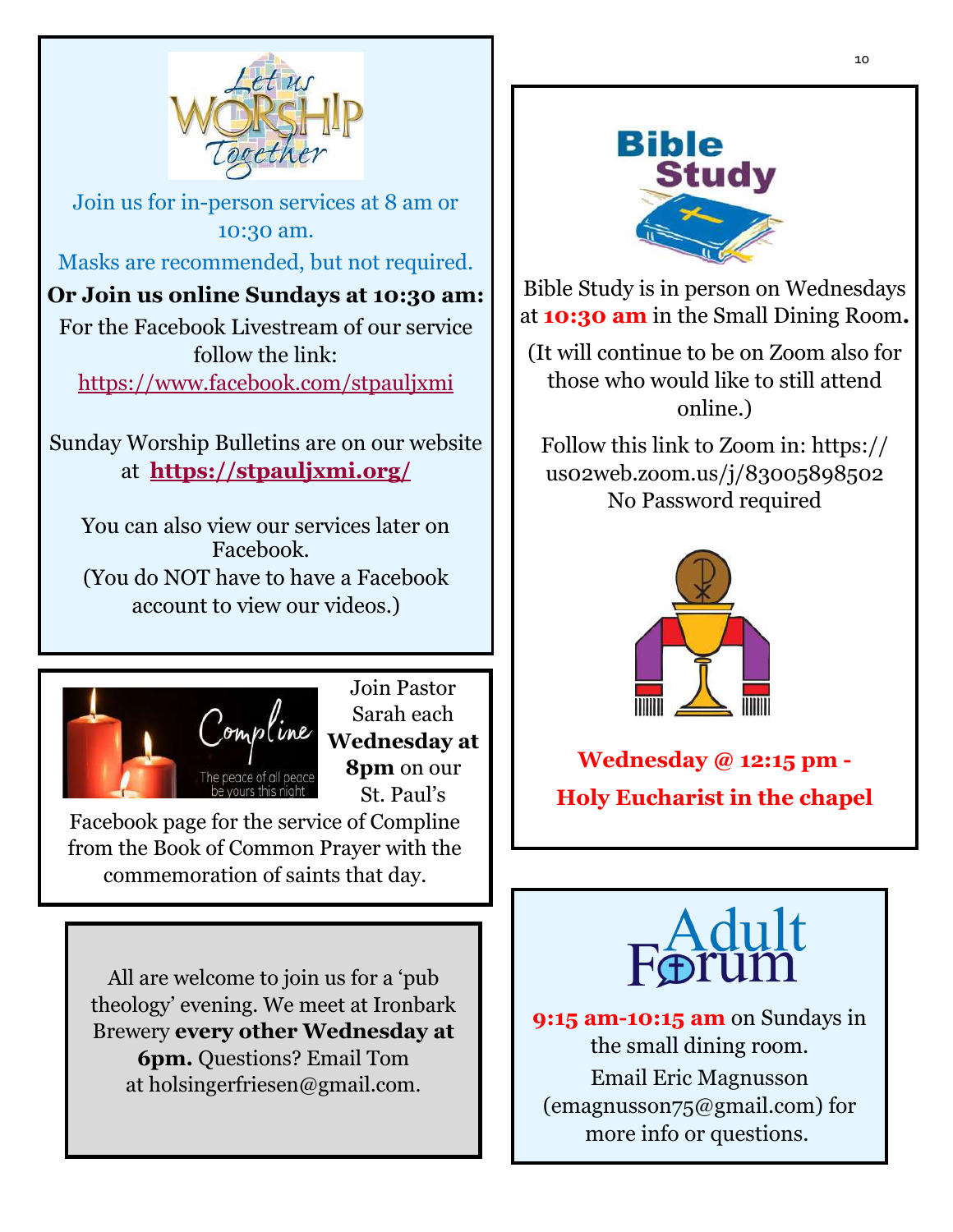

| <b>Christie Swanson</b> | June 4  |  |  |  |  |
|-------------------------|---------|--|--|--|--|
| Diane Lawrence          | June 6  |  |  |  |  |
| <b>James Grace</b>      | June 8  |  |  |  |  |
| Cheryl Williams         | June 9  |  |  |  |  |
| Kayla Randall           | June 11 |  |  |  |  |
| Dennis Marsh            | June 15 |  |  |  |  |
| Catherine Buche         | June 16 |  |  |  |  |
| Carrie Heider Grant     | June 18 |  |  |  |  |
| Lavinia Rogers          | June 18 |  |  |  |  |
| Robert Muller           | June 24 |  |  |  |  |
| Sarah Holsinger-Friesen |         |  |  |  |  |
|                         | June 27 |  |  |  |  |
| Nancy Trammell          | June 29 |  |  |  |  |
| Cassandra Coburn        | June 30 |  |  |  |  |
| Benjamin Themm          | June 30 |  |  |  |  |
|                         |         |  |  |  |  |







Registration forms are available on the bulletin board in the glass narthex, or call the church office to have one emailed to you.